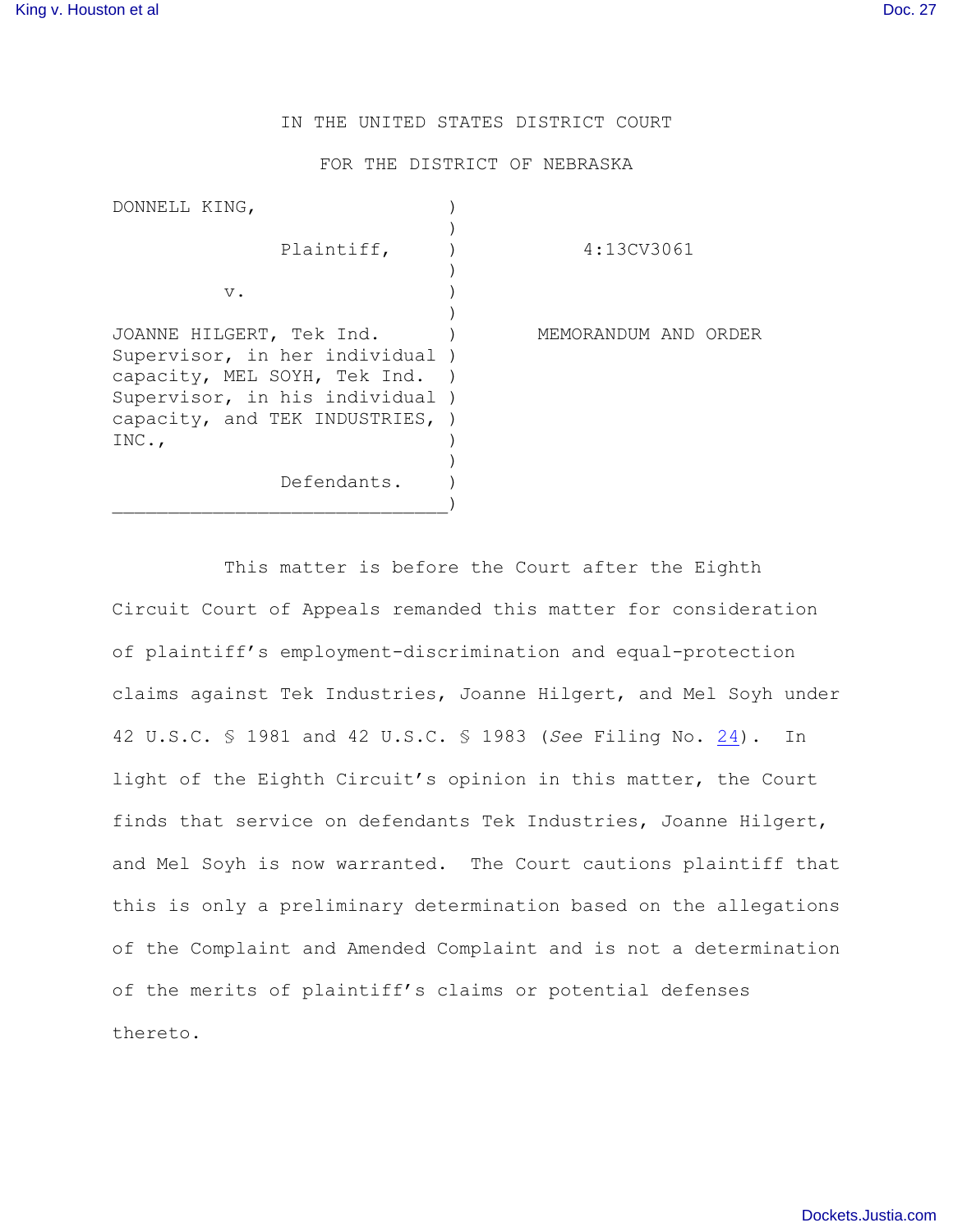IT IS ORDERED:

1. To obtain service of process on defendants, plaintiff must complete and return the summons forms that the clerk of the court will provide. The clerk of the court shall send three summons forms and three USM-285 forms to plaintiff, together with a copy of this Memorandum and Order. Plaintiff shall, as soon as possible, complete the forms and send the completed forms back to the clerk of the court. In the absence of the forms, service of process cannot occur.

2. Upon receipt of the completed forms, the clerk of the court will sign the summons forms, to be forwarded with a copy of the Complaint and Amended Complaint to the U.S. Marshal for service of process. The Marshal shall serve the summons and the Complaint and Amended Complaint without payment of costs or fees. Service may be by certified mail pursuant to [Federal Rule](http://web2.westlaw.com/find/default.wl?rs=CLWP3.0&vr=2.0&cite=FRCP+P.+4&ssl=n) [of Civil Procedure 4](http://web2.westlaw.com/find/default.wl?rs=CLWP3.0&vr=2.0&cite=FRCP+P.+4&ssl=n) and Nebraska law in the discretion of the Marshal. The clerk of the court will copy the Amended Complaint, and plaintiff does not need to do so.

3. [Federal Rule of Civil Procedure 4](http://web2.westlaw.com/find/default.wl?rs=CLWP3.0&vr=2.0&cite=FRCP+P.+4&ssl=n) requires service of the complaint on a defendant within 120 days of filing the complaint. However, because in this order plaintiff is informed for the first time of these requirements, plaintiff is granted an

$$
-2-
$$